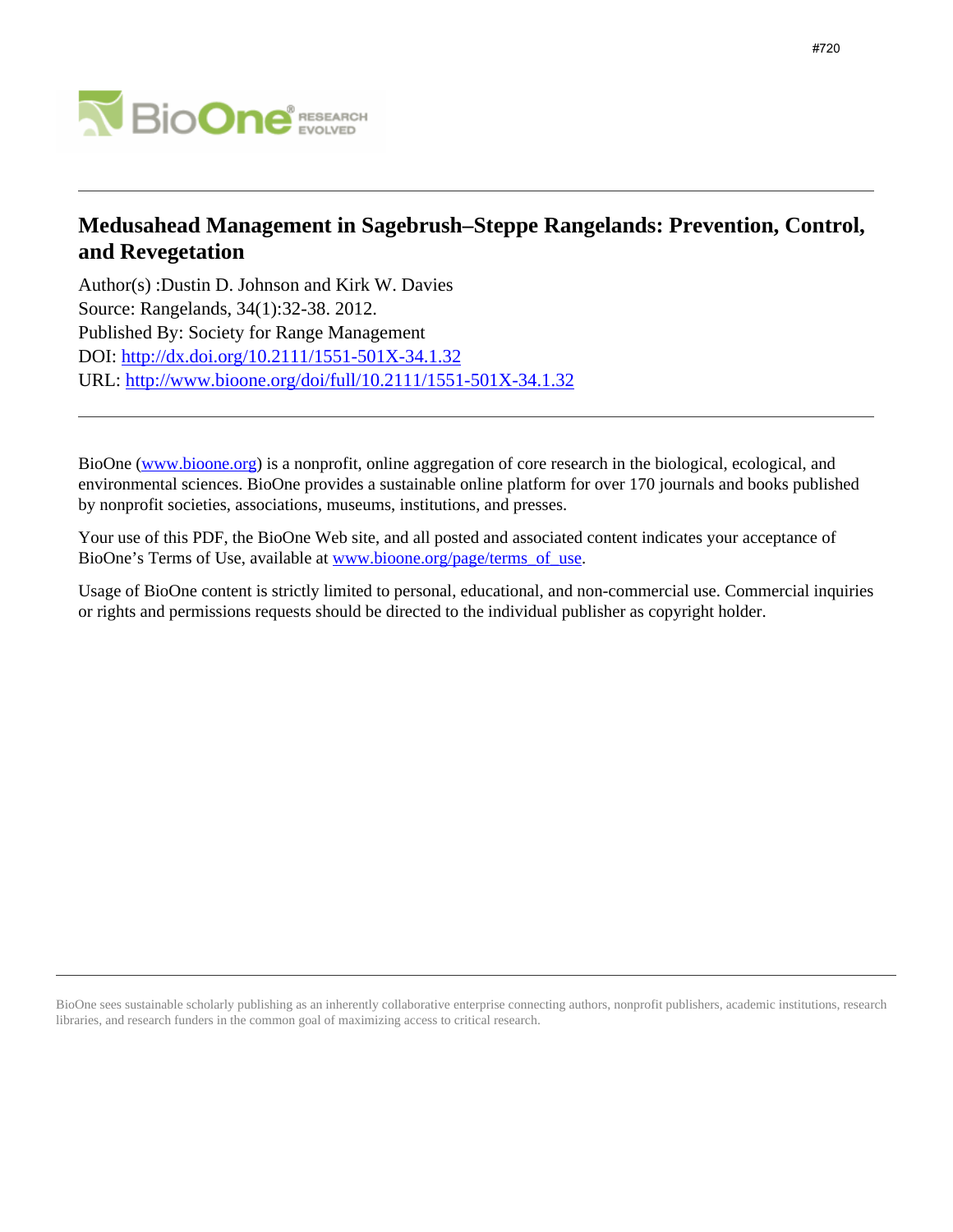

# **Medusahead Management in Sagebrush–Steppe Rangelands: Prevention, Control, and Revegetation**

**By Dustin D. Johnson and Kirk W. Davies**

Medusahead (*Taeniatherum caput-medusae* [L.] Nevski) (Fig. 1) is an aggressive exotic annual grass native to the Mediterranean region of Eurasia that is changing the ecology and productivity of western rangelands. Since t Nevski) (Fig. 1) is an aggressive exotic annual grass native to the Mediterranean region of Eurasia that is changing the ecology and the first known North American herbarium specimen of medusahead in 1887 near Roseburg, Oregon,<sup>1</sup> the exotic annual grass has invaded millions of acres in the Pacific Northwest, California, Utah, Nevada, and Colorado. On public lands administered by the Bureau of Land Management, 3.3 million acres of rangeland are classified as monotypic stands of cheatgrass (*Bromus tectorum* L.) and/or medusahead, nearly 14 million acres are infested with one or both grasses, and over 62 million acres are at risk of invasion by the exotic annual grasses.<sup>2</sup>

Medusahead invasion is a serious management concern because it reduces harvestable forage for domestic livestock and wildlife, decreases biodiversity, and increases the frequency and size of wildfires. Much of medusahead's success as an invader can be attributed to its ability to greatly limit seedling establishment of desirable perennial plant species through competition, $3,4$  suppression,<sup>5</sup> and alteration of fire cycles.<sup>5-7</sup> Medusahead is extremely competitive, especially on heavy, clayey soils, and has even displaced cheatgrass in areas of Idaho.<sup>8</sup> It often germinates in the fall and retains the ability for root growth at lower temperatures during winter and early spring and is able to capitalize on and deplete soil moisture when most desirable grasses are in a dormant state.4 Invasion by this exotic annual grass frequently results in the formation of a dense layer of litter that decomposes slower than other plants because of a high silica content.<sup>5</sup> The resulting highly persistent thatch layer suppresses native plant growth, while promoting the germination of medusahead seed.5 An accumulation of medusahead litter also increases the amount and continuity of fine fuel, which can increase the frequency of wildfires to the detriment of native vegetation.<sup>5-7</sup> More frequent fire not only escalates risk of mortality for desirable vegetation, but also produces disturbed land that is easily infested with

more medusahead. Medusahead, like cheatgrass, is favored by conditions of higher resource availability associated with a disturbance event such as wildfire. Similar to other exotic annual grasses, revegetation of medusahead-invaded plant communities is expensive and often unsuccessful because seeded desirable vegetation rarely establishes.<sup>5,9</sup> In addition, invasion by this exotic annual grass can greatly reduce the grazing capacity of rangelands, $^7$  making it clear that medusahead can cause significant economic losses for landowners and ranchers.

Given the magnitude of negative impacts and the alarming rate of increase associated with medusahead invasion on western rangelands, there is a critical need among landowners and managers for management options for areas invaded by or at risk of being invaded by medusahead. In this paper, we will present the best management options based on what is currently known about medusahead prevention, control, and revegetation on sagebrush–steppe rangelands.

# **Medusahead Management Options**

Management options for medusahead, and any other invasive plant for that matter, fall under the primary categories of prevention, control, and revegetation. A successful approach to managing medusahead within a particular management area or region likely includes strategies that fall under all three categories. A medusahead management area can be defined in many ways, but for the purposes of this paper we will define it as a particular geographic region in which all landowners and managers have a common interest in controlling existing populations and the future spread of medusahead.

# **Options for Limiting the Spread of Medusahead**

In many cases, medusahead occupies a relatively small proportion of its potential range in any given management area. In these situations, a primary objective for managing medusahead is controlling its future spread within the management area. The following three principal strategies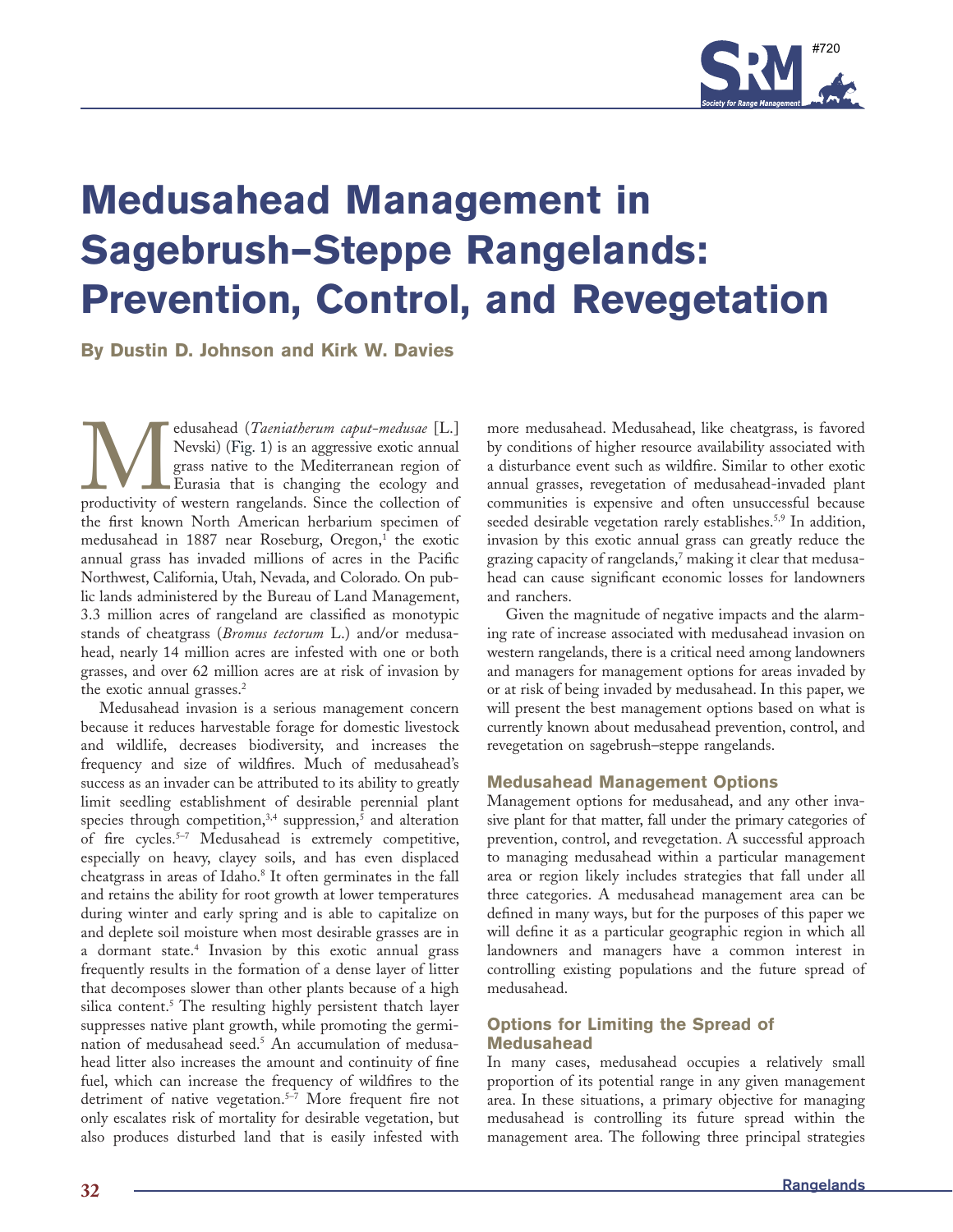

**Figure 1.** Photo showing a macro view of medusahead inflorescences.

should be used for preventing the continued spread of medusahead: 1) limiting medusahead seed from dispersing to noninvaded area, 2) reducing resource/safe site availability to medusahead, and 3) eradicating new medusahead infestations.10

#### *Limiting Spread of Medusahead Seed*

The vast majority of medusahead seeds disperse relatively short distances  $(< 2 \text{ m})$  from the source population (Fig. 2),<sup>11</sup> suggesting that containment zones around medusahead infestations need only be a few meters wide to effectively suppress invasion into surrounding plant communities. In a study in southeast Oregon, Davies et al.<sup>12</sup> found that a 6-m wide barrier of desert wheatgrass (*Agropyron desertorum* [Fisch. ex Link] Schult.), established directly adjacent to infestation edge, resulted in a 40-fold decrease in the spread of medusahead over a 2-year period (Fig. 3). In other words, the density of medusahead beyond the vegetation barrier of desert wheatgrass was 40-fold less than beyond where a vegetation barrier had not been established. However, some medusahead seed dispersed and established beyond the desert wheatgrass barrier in the study. The authors suggested



**Figure 2.** Medusahead seed density (mean  $\pm$  SE) at varying distances from invading front of medusahead infestations (Adapted from Davies<sup>11</sup>).

the effectiveness of vegetation barriers might be improved by making them wider and incorporating an early detection and eradication program for satellite populations that establish beyond the vegetation barrier. In addition, the authors suggested the vegetation barrier might have been more effective if had been established further from the infestation edge. This would have allowed the competitive vegetation to become better established prior to experiencing competition from the invader. The competitive vegetation barrier of desert wheatgrass, a deep-rooted perennial bunchgrass, reduced the spread of medusahead in the study by reducing the spatial dispersal of seeds through physical interception, decreasing the availability of resources for establishment of the invader, and increasing the distance seeds needed to



Figure 3. Medusahead densities in plant communities protected by a desert wheatgrass barrier and plant communities not protected by a barrier (mean ± SE). Different lowercase letters indicates a difference in medusahead density between treatments (*P* ≤ 0.05; Adapted from Davies et al.<sup>12</sup>).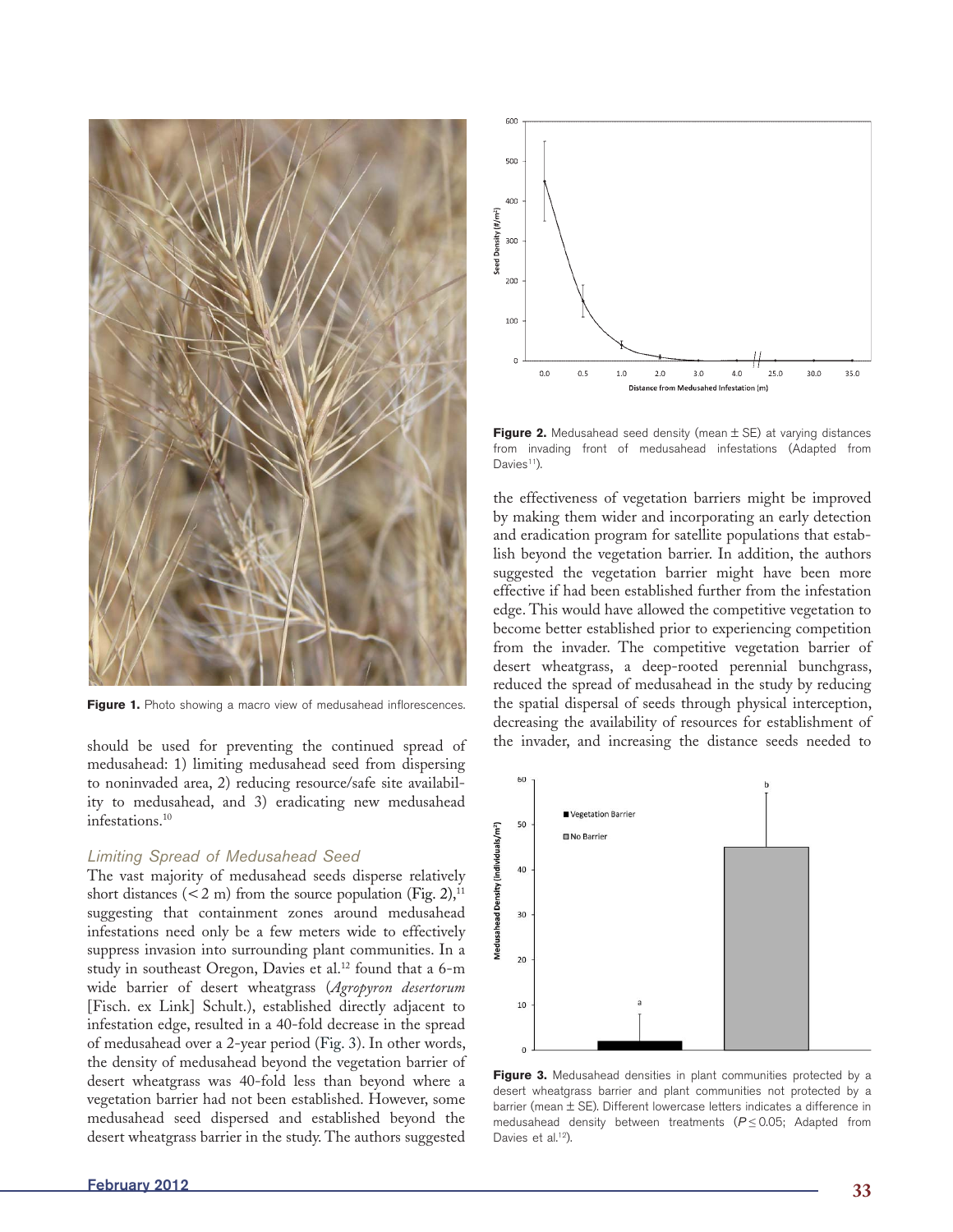disperse to find suitable conditions for establishment. In areas where complete control of medusahead cannot be obtained (i.e., large, persistent infestations) or where use of effective controls is precluded by terrain or policy, focusing on establishment of a competitive buffer of deep-rooted perennial grasses around the perimeter or along the invading front of medusahead populations would be appropriate to greatly reduce the spread of medusahead. The economic costs associated with ensuring the establishment of such a barrier are justified by the number of acres protected from invasion by medusahead within a given management area.

Although representing a minority of seeds produced by medusahead, seeds that are dispersed long distances are the most troublesome for land managers because they have the potential to establish new infestations in new locations within a management area. The key to reducing longdistance dispersal of medusahead seed is to focus on limiting their contact with vectors, such as vehicles and animals, during the period of seed disarticulation. We suggest that it would be appropriate to focus a large proportion of management resources toward controlling medusahead along roads and trails to prevent seed production and eventual dispersal by vehicles and animals. Again, we contend a disproportionate use of limited management resources would be justified by the number of acres protected from new introductions of medusahead. Unlike vehicles, animal movements are not limited to established routes; therefore, it would be difficult to focus control efforts on particular vector pathways to prevent contact of animals with medusahead during seed disarticulation. Despite there being few options to control the location and timing of wildlife and feral animal use of areas infested with medusahead, the timing and location of domestic livestock grazing can be controlled. Careful consideration should be given to the order and timing of pasture use in management areas containing medusahead. Davies<sup>11</sup> suggested that livestock should probably be prevented from travelling from medusahead infestations to noninvaded plant communities during the months (July to October), when seeds disarticulate, in order to limit dispersal of medusahead. This strategy would be especially critical in pastures that have a relatively small proportion of their total acreage occupied by medusahead, and might be less critical in pastures that are more fully occupied by medusahead; careful consideration should be given to order of pasture use in either situation to prevent spread from one pasture to the next. More research is needed on livestock behavior in medusahead-infested areas to better inform grazing management decisions for reducing the spread of medusahead.

## *Reducing Resource Availability to Medusahead*

Plant communities are predicted to become more susceptible to invasion whenever there is an increase in the amount of unused resources.13 A primary objective for limiting the spread of medusahead should be to reduce the amount of unused resources available on which medusahead can

capitalize in sagebrush plant communities. The only practical way to reduce resource availability to medusahead extensively established on rangeland is to promote/maintain a competitive plant community. In most cases this will require establishing or maintaining a vigorous perennial bunchgrass population on sagebrush–steppe rangelands. There is a strong negative association between perennial bunchgrass and medusahead, whereby medusahead density decreases as perennial bunchgrass density increases.<sup>11</sup> The negative association provides evidence that established perennial bunchgrasses play a central role in reducing resource availability to medusahead. This ability to limit resource availability to medusahead is perhaps most-related to their superior ability to sequester resources, coupled with a large overlap that exists in the temporal and spatial acquisition of resources between medusahead and perennial bunchgrasses.14 Although prolonged drought or other climatic anomalies can significantly affect perennial bunchgrass density, factors influenced by management that have great potential to impact perennial bunchgrass populations on rangeland include livestock grazing, fire, and their interaction. Proper grazing management has little or no negative impact on perennial bunchgrasses. However, improper or continuous heavy livestock grazing has been shown to compromise the competitive ability of perennial bunchgrasses and decrease density, in some cases. Proper grazing management that incorporates periodic growing season rest for perennial bunchgrasses is critical for maintaining bunchgrass density and thereby reducing resource availability to medusahead. For example, in a study of the influence of crested wheatgrass defoliation intensity and season on medusahead invasion, Sheley et al.<sup>15</sup> concluded that on clayey and loamy soils, established crested wheatgrass is capable of resisting invasion by medusahead if plants are allowed to fully recover and regain their biomass production from one grazing season to the next.

Wildfire is another factor that can negatively impact perennial bunchgrass populations. Fire can cause substantial mortality of perennial bunchgrasses. In addition, medusahead is well-adapted to establish in recently burned areas. The loss of established perennial bunchgrasses to fire mortality coupled with conditions favoring exotic annual grasses, often leads to medusahead dominance following fire. There are three primary strategies for reducing the impacts of wildfire to perennial bunchgrasses and subsequent exotic annual grass invasion. One is to prevent wildfires from occurring. This strategy has proven to be untenable, because most areas of sagebrush–steppe rangeland will eventually burn despite fire suppression and prevention efforts. Removing the role of fire has also led to unintended ecological consequences in some sagebrush ecosystems. For example, a reduced role of fire in higher elevation sagebrush rangelands has allowed for a large-scale increase in woody species (e.g., western juniper, piñon pine); representing an undesirable shift in vegetation replete with its own host of negative ecological and economic impacts. A different strategy employs postfire seedings of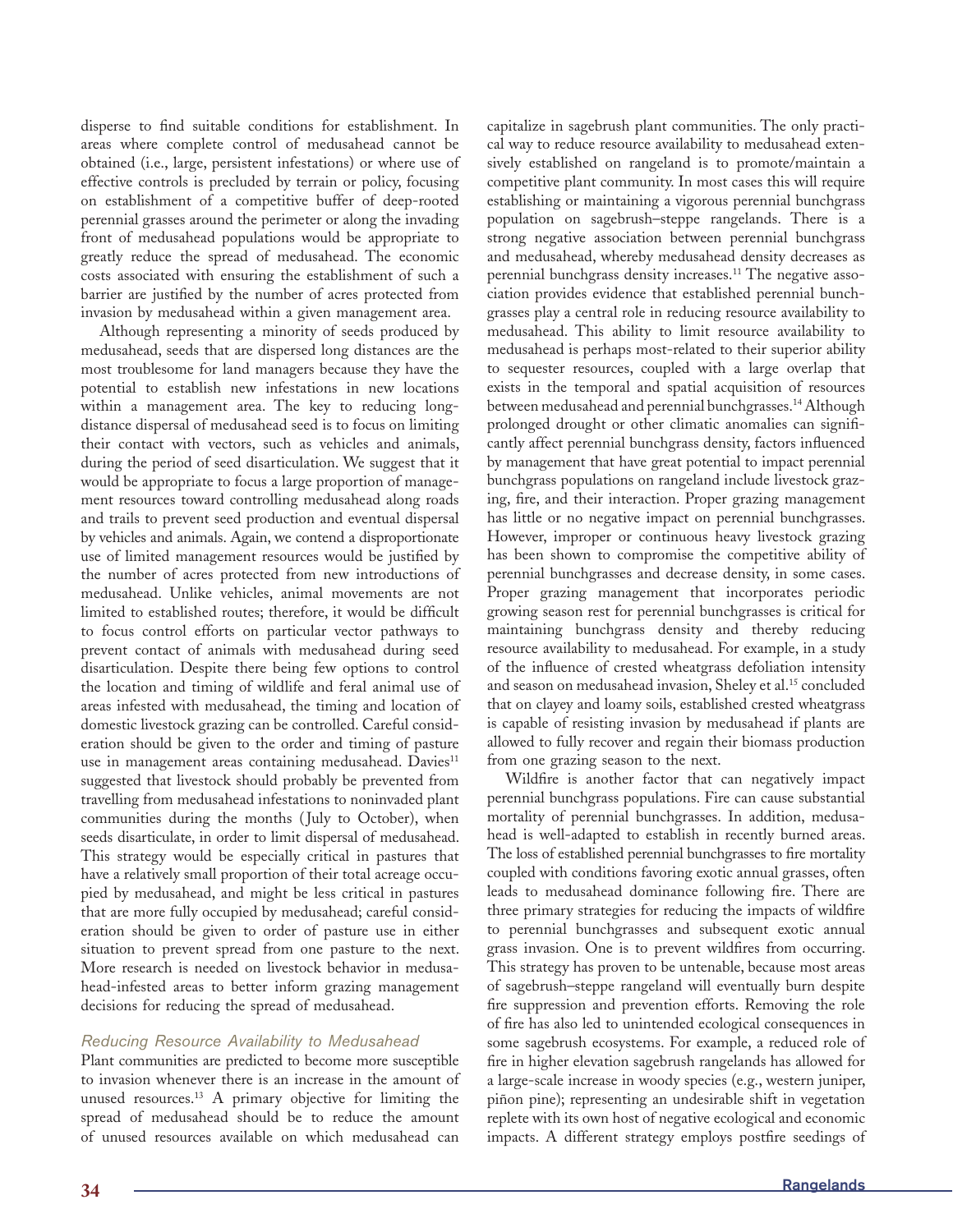

Figure 4. Density of perennial bunchgrasses and exotic annual grasses averaged over 12, 13, and 14 years after fire. Treatment key: Grazed = moderately grazed by livestock from 1936 until 2 years prior to the burn and Ungrazed = livestock excluded since 1936. Asterisk (**\***) indicates significant difference ( $P \le 0.05$ ) in plant density between treatments (Adapted from Davies et al.<sup>17</sup>).

competitive perennial bunchgrasses. Land managers often must resort to this approach despite it being expensive and frequently unsuccessful. In addition, seeded grasses are initially much less effective for reducing resource availability to medusahead and other exotic annual grasses than established perennial bunchgrasses; seedlings simply uptake resources less readily than established, mature plants.16 The most efficient and perhaps most effective strategy is to manage existing perennial bunchgrass populations in a way that best prepares them to tolerate and survive a wildfire. In a southeast Oregon study, Davies et al.<sup>17</sup> found that longterm livestock grazing exclusion increased risk of exotic annual grass invasion following a fall burn compared to areas that had been moderately grazed over the same time period. The authors defined moderate livestock grazing as approximately 40% annual use that incorporated periodic growing season rest for perennial bunchgrasses. The increase in exotic annual grass density in areas that had been protected from livestock grazing persisted for 14 years following fire (Fig. 4). The authors suggested that moderate levels of livestock grazing reduced litter accumulation of perennial bunchgrasses that resulted in more vigorous plants that experienced less self-shading and reduced fuel loading atop grass crowns (Fig. 5). A reduced amount of fuel loading on the crowns of plants that had been moderately grazed afforded perennial bunchgrasses better survival following fire. Greater survival and greater density of mature perennial bunchgrasses in grazed areas following fire greatly reduced postfire resource availability to exotic annual grasses compared to areas that had been afforded long-term protection from livestock grazing and experienced high perennial bunchgrass mortality in response to the burn. We suggest that strategies for reducing litter (fuel) accumulation and maintaining vigor of perennial bunchgrasses should be



Figure 5. Photos taken on the same day showing long-term (70+ years) ungrazed (top) and moderately grazed (bottom) Thurber's needlegrass plants. Notice the accumulation of previous years' growth on the crown area of the ungrazed plant.

incorporated into management plans for sagebrush–steppe rangelands at risk of medusahead invasion. Likely, the only practical means of reducing litter accumulation of perennial bunchgrasses extensively on rangelands is through managed livestock grazing.

#### *Eradicating New Infestations of Medusahead*

Despite having the very best strategies in place for reducing the spread of medusahead seed and limiting resource availability to medusahead, uncontrollable events can still lead to new infestations. In addition, controlling new weed infestations is a more effective strategy than trying to control large infestations.18,19 We cannot overlook the importance of controlling incipient infestations of medusahead while they are still small and manageable. The smaller the infestation and the earlier it is detected, the greater the chance for successful eradication. The goal of eradicating new infestations of medusahead is to limit reproduction and subsequent development of a soil seed bank. Early detection of new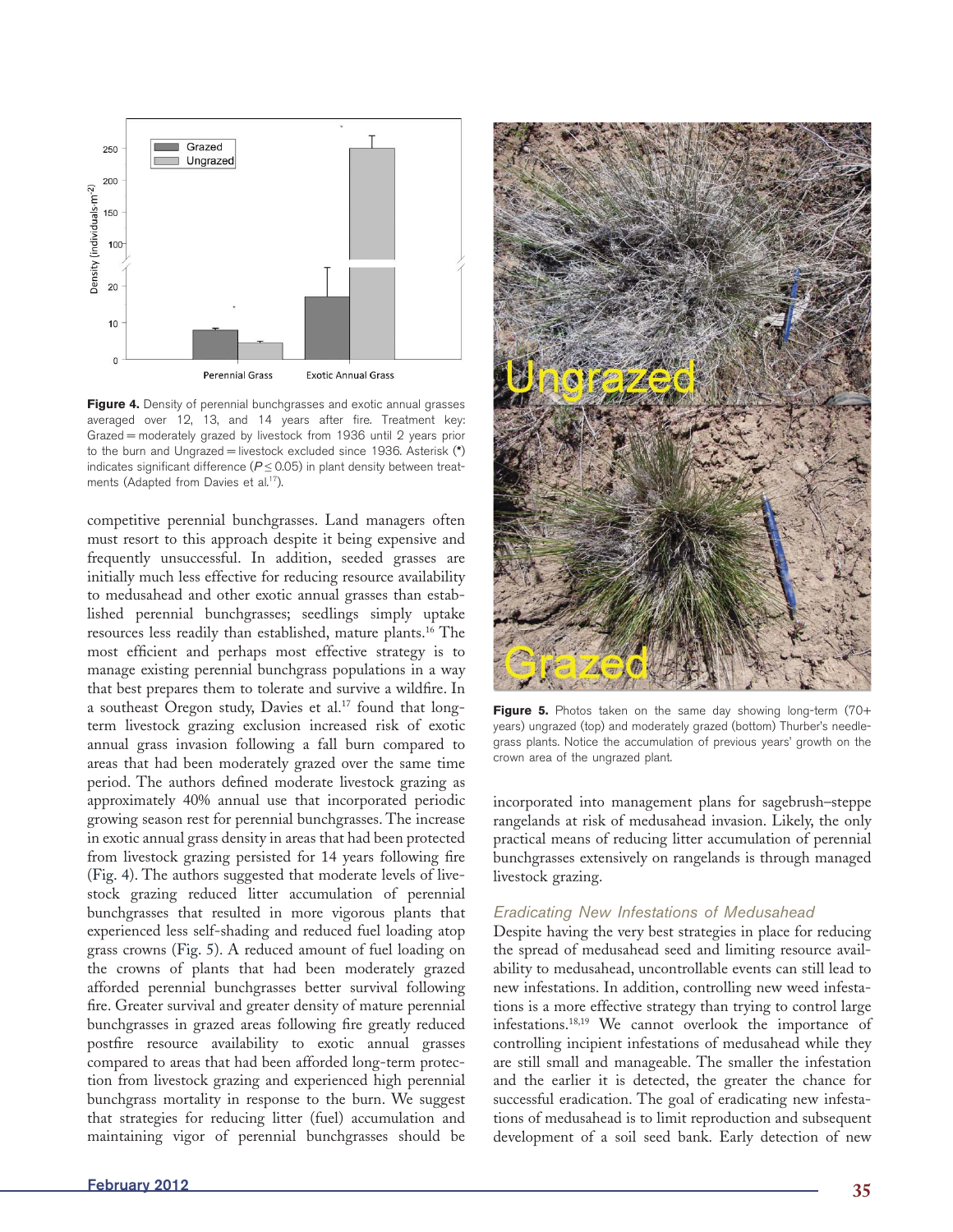

**Figure 6.** Medusahead cover (top mean ± SE) and perennial bunchgrass density (bottom mean ± SE) in 2007 and 2008, 1 and 2 years following various medusahead control treatments, respectively. Treatment key: Control = control,  $IM = fall$  imazapic application,  $SB =$  prescribed spring burn, SB-IM = prescribed spring burn followed with fall imazapic application, FB = prescribed fall burn, FB–IM = prescribed fall burn followed with fall imazapic application. Different lower case letters indicate differences between treatments after treatment applications (*P* < 0.05; Adapted from Davies and Sheley<sup>21</sup>).

infestations of medusahead is absolutely critical to successful eradication. Time and resource limitations, coupled with the vast nature of rangeland make searching all areas for new infestations untenable; this suggests that there is a critical need to employ a strategic approach for planned searches. One of the most logical ways to conduct systematic surveys for new infestations is to search around established medusahead populations and along major vector pathways. Because vehicles and animals are the primary dispersers of medusahead seed, searching for new infestations along roads, ATV trails, and livestock trails is a logical strategy. There is little substitute for vigilance, spending time out on the ground, and knowing which areas are at risk of invasion for improving our ability for locating and eradicating new infestations of medusahead.

# **Options for Managing Existing Populations of Medusahead**

Once medusahead has developed a population that is too large and persistent to be targeted for eradication, control becomes the only management option, and the need for revegetation following control depends on the level of medusahead dominance. If perennial bunchgrasses are still present at acceptable densities, the objective should be to implement treatments that control medusahead while minimizing negative impacts to perennial bunchgrasses. The importance of retaining established perennial grasses cannot be overstated due to the expense and inherent challenges associated with revegetation of medusahead invaded rangeland.5,20 In a study of the effects of various combinations of medusahead control treatments in southeast Oregon, Davies and Sheley<sup>21</sup> found that a fall- or spring-applied prescribed fire followed by an application of the pre-emergent herbicide, imazapic, at a rate of 87.5 g ai/ha in October provided the best medusahead control and fostered the greatest increase in perennial bunchgrass density (Fig. 6). Herbicide applications were made with a 10-foot handheld  $\mathrm{CO}_2$  sprayer (R & D Sprayers, Opelousas, LA, USA) with a tank pressure of 206.8 kPa. Although an October application of imazapic was successfully used to suppress medusahead in the study in southeast Oregon, it is important to note that the appropriate application timing could be any time prior to germination of medusahead during late summer or fall. In addition, the area had accumulated a relatively thick layer of medusahead thatch, and burning served to reduce the litter layer and expose the soil surface for improved herbicideto-soil contact, thus affecting a greater pre-emergence control of medusahead. Burning removes the favorable conditions for germination and establishment of medusahead that are created when plant litter covers the soil surface. In a Nevada study, emergence of medusahead under litter was 47 times greater than emergence on bare ground by the end of March.<sup>22</sup> By the end of the growing season, medusahead yield was times greater where persistent medusahead litter covered the soil than on bare soil. In addition to improving soil coverage and activity of imazapic, reducing the thatch layer and exposing the soil surface by burning likely contributed to the reduction in medusahead germination and subsequent production found in the Davies and Sheley<sup>21</sup> trial. In some situations, the use of prescribed burning is precluded either by resource or liability concerns (particularly on private lands); thus, mechanical methods, such as disking, mowing, or raking,<sup>23</sup> need to be considered for managing medusahead thatch prior to herbicide application. The ability to capitalize on the occurrence of wildfire with herbicide and seeding treatments (if needed) also is critical for areas where constraints to using prescribed burning cannot be overcome. A priori knowledge of where medusahead infestations are located and access to management resources are needed to take advantage of the conditions of a greatly reduced thatch layer that results from wildfire.

On many medusahead-invaded sites, perennial bunchgrasses are insufficient or even largely absent. In this case, revegetation is required and the strategy should be to control medusahead and promote seeded perennial bunchgrasses. The objective should be to provide seeded perennial bunchgrasses the largest window of opportunity possible for establishment in the absence of medusahead competition. This is most often accomplished with a prescribed burn followed by a fall-applied pre-emergence herbicide, such as imazapic. In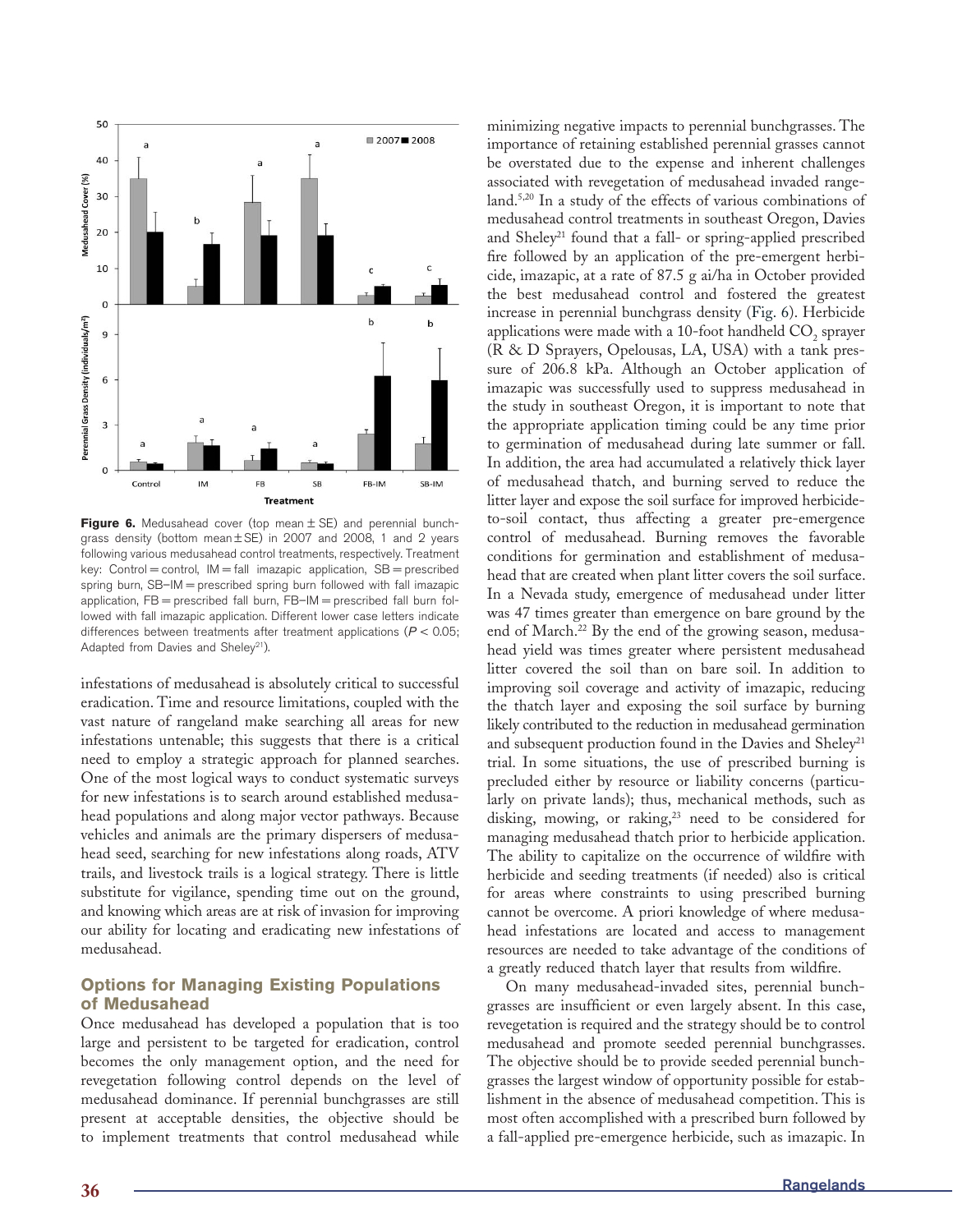

**Figure 7.** Medusahead cover (top mean  $\pm$  SE) and perennial bunchgrass cover (bottom mean ± SE) in 2008 and 2009, 2 and 3 years following various medusahead control treatments, respectively. Treatment key: Control = control, Seeded = no medusahead control, IM = fall imazapic application,  $SB =$  prescribed spring burn,  $SB - IM =$  prescribed spring burn followed with fall imazapic application, FB = prescribed fall burn, FB–IM = prescribed fall burn followed with fall imazapic application. All plots but the control were drill seeded with desert wheatgrass and squirreltail at 15 kg/ha (Adapted from Davies<sup>24</sup>).

situations where perennial bunchgrasses and other desirable vegetation are largely absent, spring treatments of preemergent herbicides combined with nonselective, postemergent herbicides, such as glyphosate, can be used. Such combinations not only deliver residual pre-emergent control of medusahead, but also have the added advantage of providing control of medusahead that has already germinated and emerged. Use of such herbicide combinations can also be applicable for situations that require concurrent control of perennial invasive plants and medusahead. The jury is still out on the efficacy of using a one pass system (i.e., herbicide application and seeding in one pass) with available pre-emergence herbicides. Our current recommendation is to wait one full growing season before performing a seeding of perennial bunchgrasses the subsequent fall to reduce risk of herbicide activity on seeded desirable vegetation. In an investigation of various medusahead control treatments combined with a dormant season seeding of perennial bunchgrasses, Davies<sup>24</sup> concluded that a spring- or fall-applied prescribed burn followed by a fall application of imazapic at a rate of 87.5 g ai/ha provided the best medusahead control and fostered the greatest establishment of a seeding of perennial bunchgrasses (when seeded the fall after application of imazapic; Fig. 7).

# **Conclusions**

Medusahead negatively effects biodiversity, grazing capacity of rangelands, and wildlife habitat of western rangelands. Medusahead, like other invasive annual grasses, also increases the size and frequency of wildfires, often to the detriment of desirable rangeland vegetation. Medusahead invasion is particularly troublesome to ranchers and other managers of western rangelands because areas invaded by the exotic annual grass have proven exceedingly difficult to revegetate and, without establishment of desirable plants, medusahead soon regains dominance of the plant community. However, recent research suggests that medusahead control and revegetation can be achieved with prescribed burning followed by a fall application of imazapic, and then a dormant seeding of desirable plant species the fall subsequent to herbicide treatment. It is important, however, to be mindful that the strategy requires three separate entries (i.e., prescribed burning, herbicide application, and seeding the fall subsequent to herbicide treatment) and is thereby expensive. In addition, most studies that support this conclusion have employed small treatment areas that might or might not be applicable to real-world management scenarios. There is a critical need to test these and other integrated control and revegetation strategies at a meaningful scale to provide land managers solid management recommendations for medusaheadinvaded rangeland.

A focus on prevention strategies was provided in this paper because we feel that limiting the spread of medusahead is a more effective use of weed management resources than focusing on control and restoration of existing infestations. Adopting an approach to managing medusahead that focuses on preventing new infestations and limiting expansion of existing infestations has the potential to preclude the need for revegetation on millions of acres. Adopting such an approach does not eliminate the need to restore alreadyinvaded rangeland plant communities, but suggests that with current resource and knowledge constraints, prevention is a more logical priority than restoration in most circumstances. Furthermore, the cumulative benefits of preventing the establishment of medusahead infestations are exponential because each infestation prevented eliminates all future descendant populations.

# **Acknowledgments**

The authors appreciated the thoughtful reviews of the manuscript by Drs Brenda Smith and Jeremy James. The authors also thank the anonymous reviewers for their constructive comments.

## **References**

- 1. Howell, T. 1903. A flora of northwest America. Vol. 1. Phanerogamae. Portland, OR, USA. Binford and Mort. 770 p.
- 2. PELLANT, M., AND C. HALL. 1994. Distribution of two exotic grasses on Intermountain rangelands: status in 1992. *In:* S. B. Monsen and S. G. Kitchen [comps.]. Proceedings: Ecology and